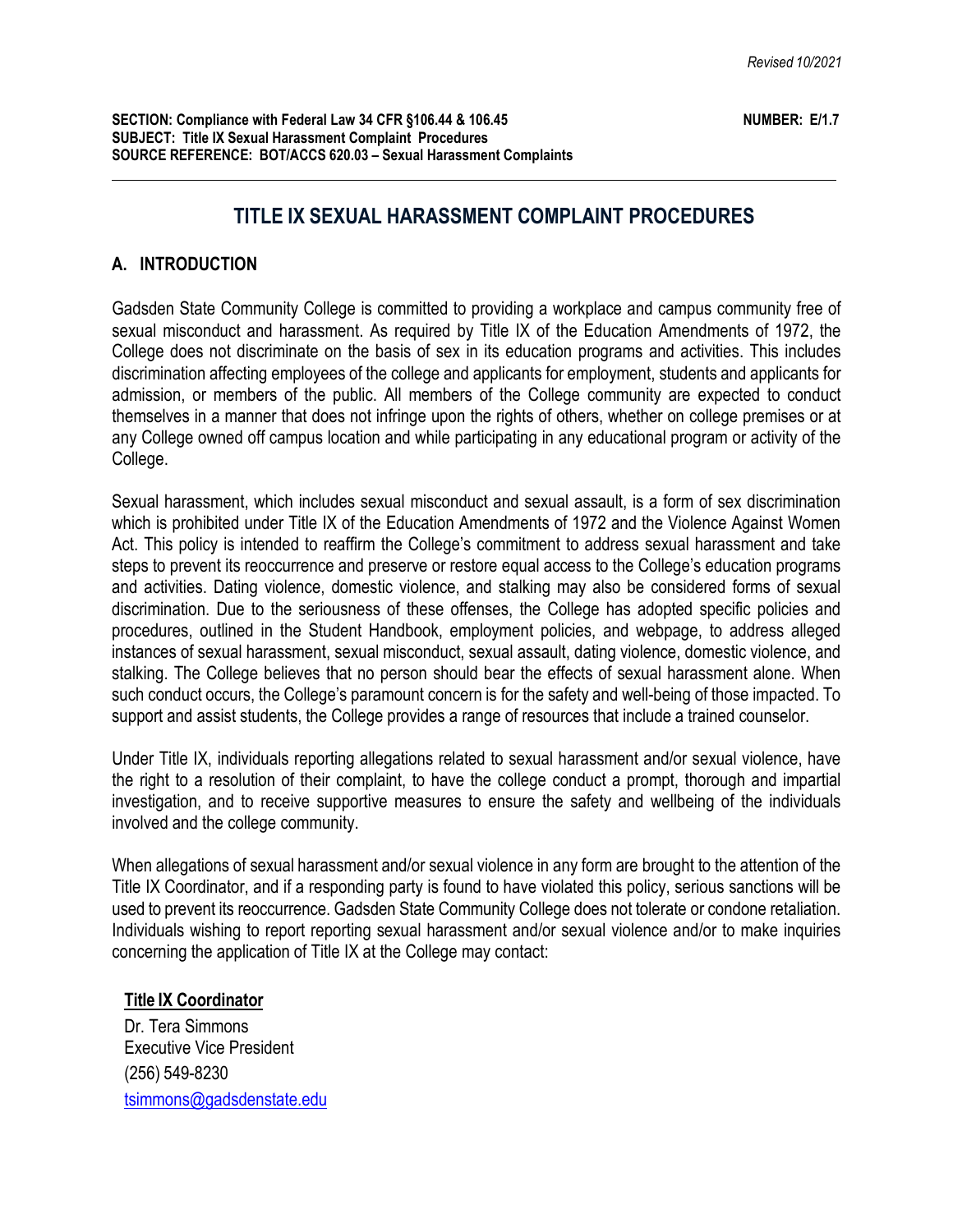and/or

Assistant Secretary U.S. Department of Education Office for Civil Rights Lyndon Baines Johnson Department of Education Building 400 Maryland Avenue, SW Washington, DC 20202-1100 Telephone: 800-421-3481 Fax: 202-453-6012; TDD: 800-877-8339 Email: [OCT@ed.goc](mailto:OCT@ed.goc) (mailto: [OCR@ed.gov](mailto:OCR@ed.gov)

Information regarding the Title IX Coordinator and their role will be provided to all faculty, staff, students, applicants for admissions, and applicants for employment. Also, this information is available on the College website at [www.gadsdenstate.edu u](http://www.gadsdenstate.edu/)nder the Title IX webpage.

# **POLICY**

The U.S. Department of Education's Office for Civil [Rights](https://www2.ed.gov/about/offices/list/ocr/aboutocr.html) (OCR) enforces, among other statutes, Title IX of the Education Amendments of 1972. Title IX protects people from discrimination based on sex in education programs or activities that receive Federal financial assistance. Title IX states that:

"No person in the United States shall, on the basis of sex, be excluded from participation in, be denied the benefits of, or be subjected to discrimination under any education program or activity receiving Federal financial assistance."

# **B. DEFINITIONS RELATING TO SEXUAL HARASSMENT**

Many terms are used in the context of sexual harassment. The following will provide some common definitions and examples.

Actual knowledge: The notice of sexual harassment or allegations of sexual harassment to the Title IX Coordinator or any official of the College who has authority to institute corrective measures of behalf of the College shall be deemed actual knowledge on the part of the College.

Complainant: is an individual who is alleged to be the victim of conduct that could constitute sexual harassment. For the purposes of this procedure a Complainant may be an individual applying for admission or employment, an employee, a student or an individual otherwise participating in or attempting to participate in the College's education programs and activities.

Respondent: is an individual who has been reported to be the perpetrator of conduct that could constitute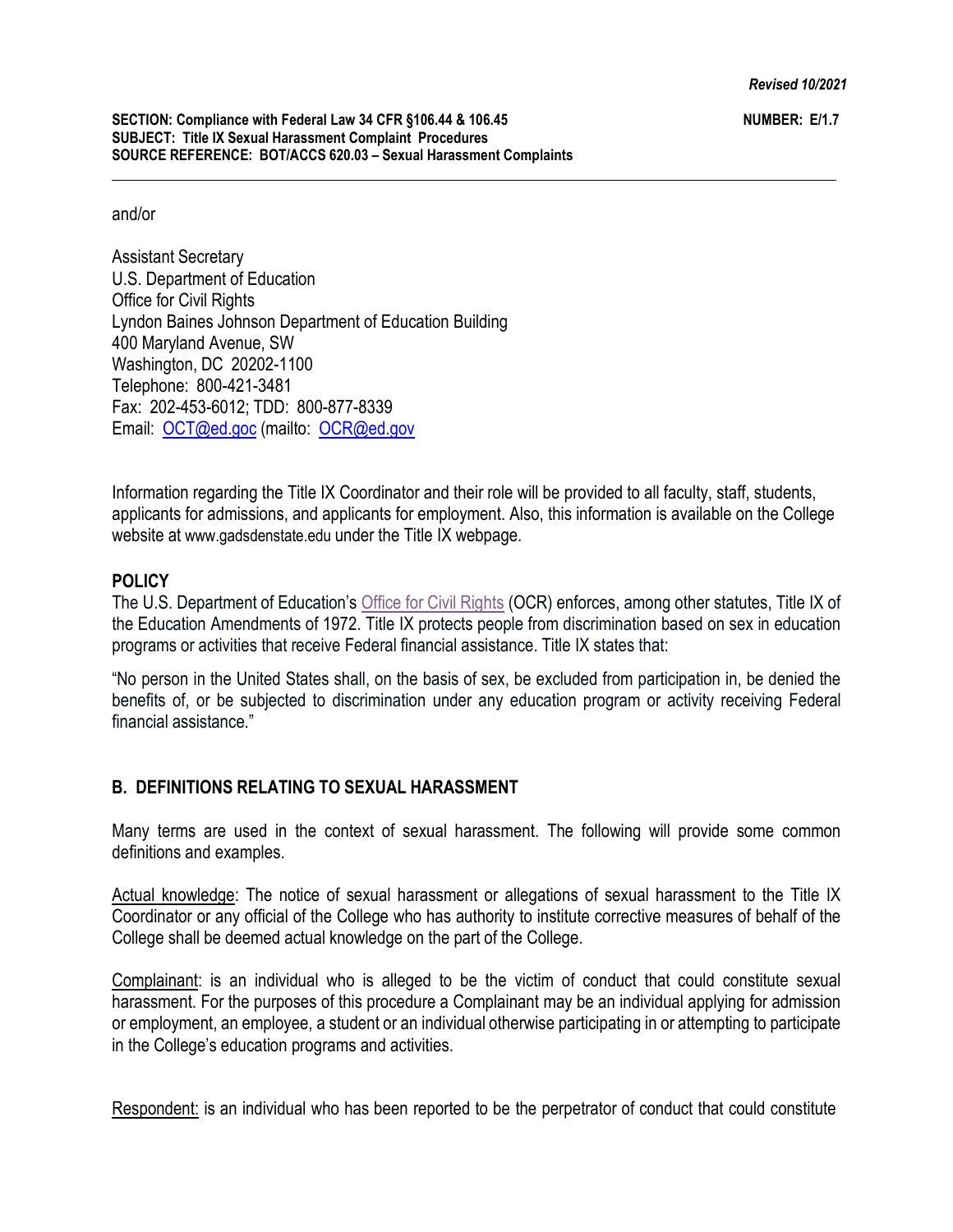#### sexual harassment.

Formal complaint: is a document filed by the complainant or signed by the Title IX Coordinator alleging sexual harassment against a respondent and requesting that the College investigate the allegation of sexual harassment. Note: At the time of filing a formal complaint, a complainant must be participating in or attempting to participate in an educational program or activity of the College at which the formal complaint is filed.

Consent: "Consent" must be informed, voluntary, and mutual and can be withdrawn at any time. There is no consent when there is force, expressed or implied, or when coercion, intimidation, threats, or duress is used. Whether or not a person has taken advantage of a position of influence over another person may be a factor in determining consent. Silence or absence of resistance does not imply consent. Past consent to sexual activity with another person does not imply ongoing future consent with that person or consent to that same sexual activity with another person.

Incapacitation: An individual who is incapacitated is unable to give consent to sexual contact. States of incapacitation include sleep, unconsciousness, intermittent consciousness, intoxication, or any other state where the individual is unaware that sexual contact is occurring or is otherwise unable to give informed and voluntarily consent. Incapacitation may also exist because of a mental or developmental disability that impairs the ability to consent to sexual contact. Example: A person who is taking pain medication and falls asleep under the influence of the medication can be incapacitated and not be able to give consent to sexual contact.

Sexual Misconduct: Committing sexual abuse, sexual assault, sexual harassment, sexual exploitation, or statutory rape, as defined below or under Alabama state law.

Harassment: The striking, shoving, kicking, or otherwise touching or making physical contact in regard to another for the purpose of harassing, annoying or alarming; and/or directing abusive or obscene language or making an obscene gesture toward someone for the purpose of harassing, annoying, or alarming. Example: Making or using persistent derogatory comments, epithets, or slurs that place a person in a hostile or fearful environment or where the person's safety is in jeopardy.

Sexual harassment: Conduct on the basis of sex that satisfies one or more of the following:

- A school employee conditioning education benefits on participating in unwelcome sexual conduct (i.e. quid pro quo);
- Unwelcomed conduct that a reasonable person would determine is so severe, pervasive, and objectively offensive that it effectively denies a person equal access to the school's education program or activity; or
- Stalking, dating violence, or domestic violence.

Definitions of Sexually Based Offenses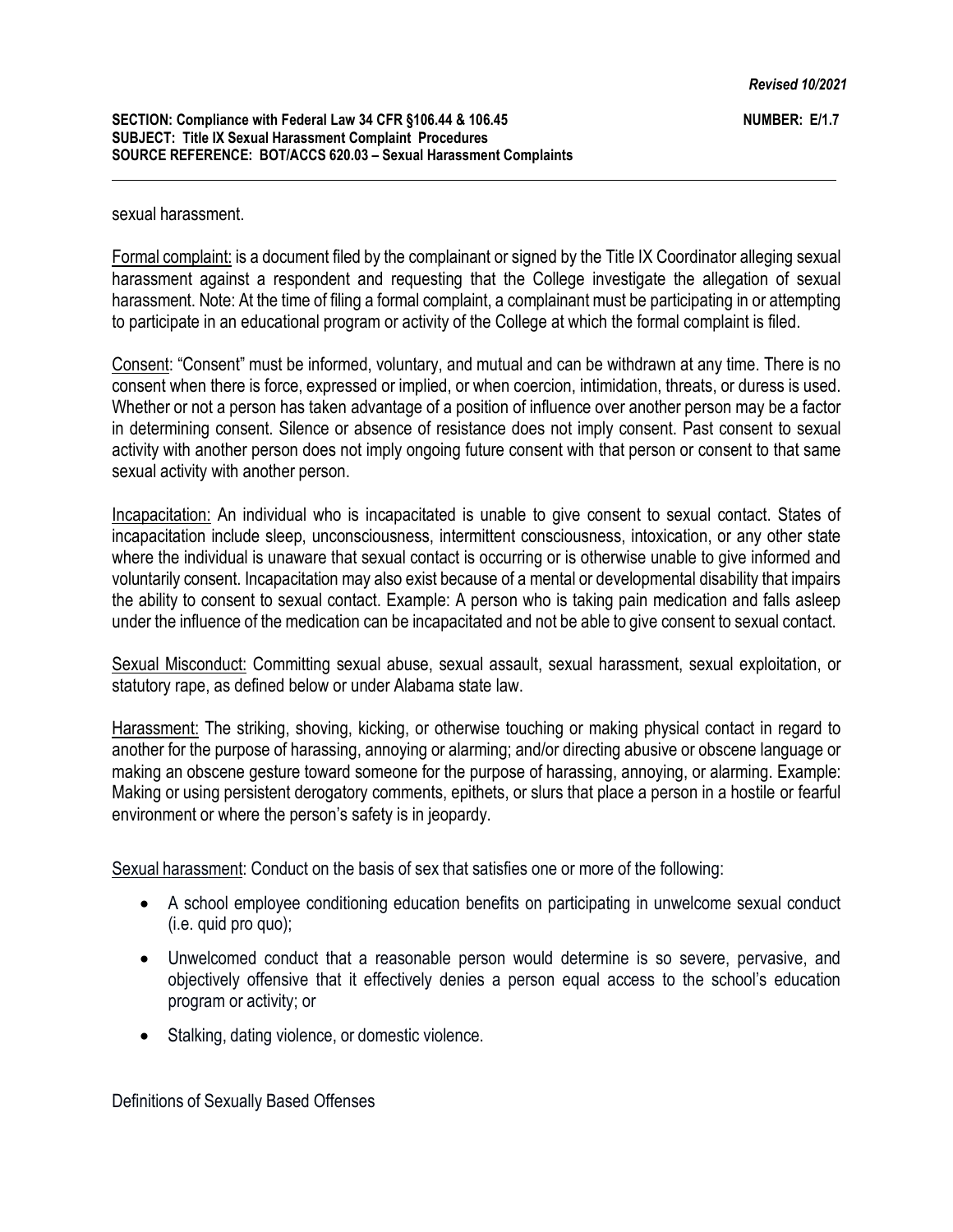#### Sexual abuse in the first degree:

(a) A person commits the crime of sexual abuse in the first degree if:

(1) He subjects another person to sexual contact by forcible compulsion; or

(2) He subjects another person to sexual contact who is incapable of consent by reason of being

physically helpless or mentally incapacitated.

(b) Sexual abuse in the first degree is a Class C felony (Alabama Code 13A-6-66).

### Sexual abuse in the second degree:

(a) A person commits the crime of sexual abuse in the second degree if:

(1) He subjects another person to sexual contact who is incapable of consent by reason of some factor other than being less than 16 years old; or

(2) He, being 19 years old or older, subjects another person to sexual contact who is less than 16 years old, but more than 12 years old.

(b) Sexual abuse in second degree is a Class A misdemeanor, except that if a person commits a second or subsequent offense of sexual abuse in the second degree within one year of another sexual offense, the offense is a Class C felony (Alabama Code 13A-6-67).

## Rape in the first degree:

(a) A person commits the crime of rape in the first degree if:

(1) He or she engages in sexual intercourse with a member of the opposite sex by forcible compulsion; or

(2) He or she engages in sexual intercourse with a member of the opposite sex who is incapable of consent by reason of being physically helpless or mentally incapacitated; or (3) He or she, being 16 years or older, engages in sexual intercourse with a member of the opposite sex who is less than 12 years old.

(b) Rape in the first degree is a Class A felony (Alabama Code 13A-6-61).

# Rape in the second degree:

(a) A person commits the crime of rape in the second degree if:

(1) Being 16 years old or older, he or she engages in sexual intercourse with a member of the opposite sex less than 16 and more than 12 years old; provided, however, the actor is at least two years older than the member of the opposite sex.

(2) He or she engages in sexual intercourse with a member of the opposite sex who is incapable of consent by reason of being mentally defective.

(b) Rape in the second degree is a Class B felony (Alabama Code 13A-6-62).

Sodomy in the first degree:

(a) A person commits the crime of sodomy in the first degree if: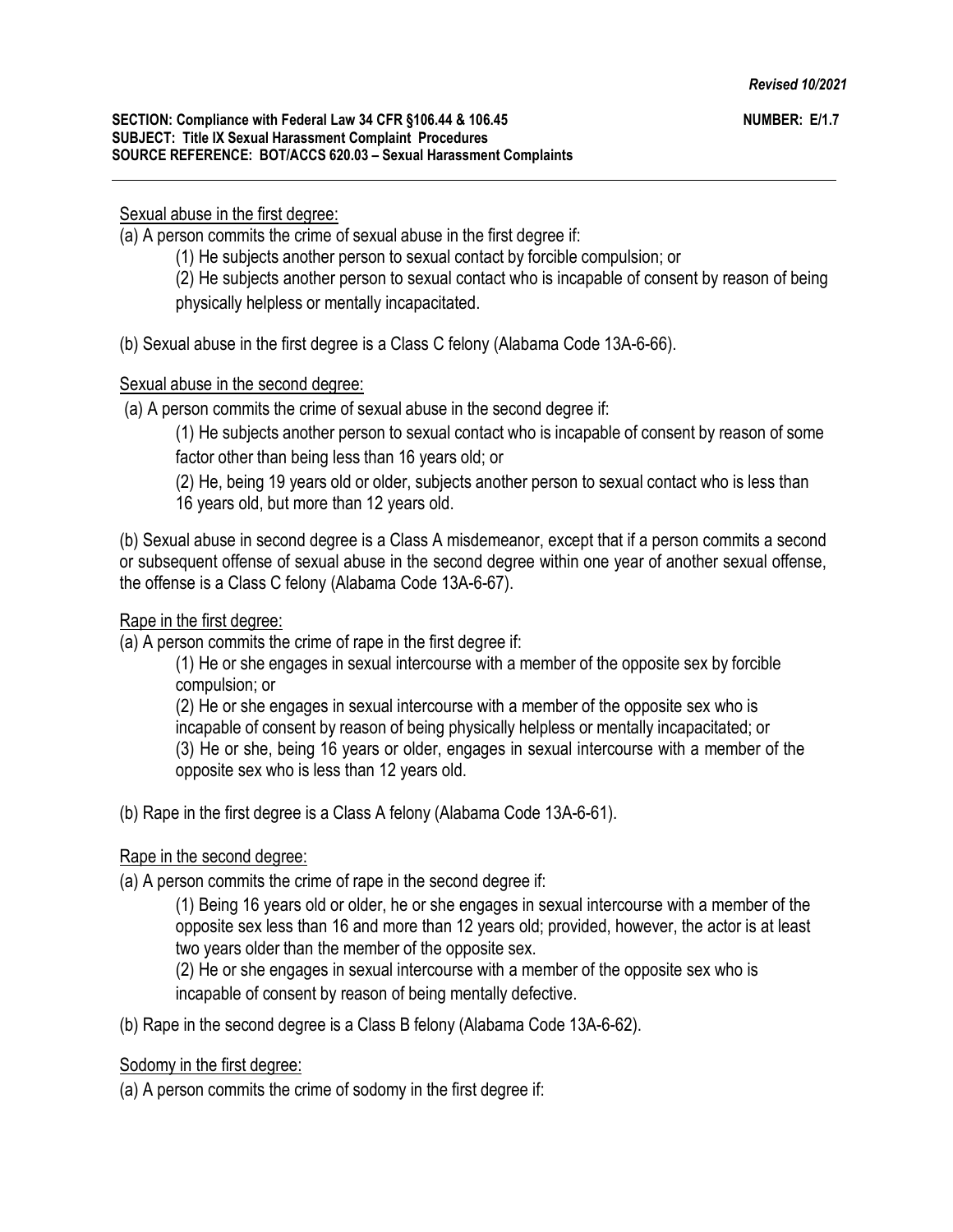(1) He engages in deviate sexual intercourse with another person by forcible compulsion; or (2) He engages in deviate sexual intercourse with a person who is incapable of consent by reason of being physically helpless or mentally incapacitated; or (3) He, being 16 years old or older, engages in deviate sexual intercourse with a person who is less than 12 years old.

(b) Sodomy in the first degree is a Class A felony (Alabama Code 13A-6-63).

# Sodomy in the second degree:

(a) A person commits the crime of sodomy in the second degree if:

(1) He, being 16 years old or older, engages in deviate sexual intercourse with another person less than 16 and more than 12 years old.

(2) He engages in deviate sexual intercourse with a person who is incapable of consent by reason of being mentally defective.

(b) Sodomy in the second degree is a Class B felony (Alabama Code 13A-6-64).

### Domestic Violence:

Includes felony or misdemeanor crimes of violence committed by a current or former spouse of the victim, by a person with whom the victim shares a child in common, by a person cohabitating with or has cohabitated with the victim as a spouse, or by any other person against an adult or youth victim who is protected from that person's acts under the domestic or family violence laws of the jurisdiction (34 U.S.C.12291(a)(8).

In Alabama, domestic violence includes felony and misdemeanor crimes of violence committed by a current or former spouse, parent, child, any person with whom the defendant has a child in common, a present or former household member, or a person who has or had a dating or engagement relationship with the defendant (Alabama Code Section 13A, Article 7 Domestic Violence in 1st, 2nd, and 3rd Degrees).

# Dating Violence:

Means violence committed by a person –

(a) Who is or has been in a social relationship of a romantic or intimate nature with the victim; and

(b) Where the existence of such a relationship will be determined based on a consideration of the following factors:

- $\Box$  The length of the relationship,
- $\Box$  The type of relationship,
- $\Box$  The frequency of interaction between the persons involved in the relationship (34) U.S.C.12291(a) (10).

In Alabama, dating violence is covered under Alabama Code Section 13A, Article 7 Domestic Violence in 1st, 2nd, and 3rd Degrees.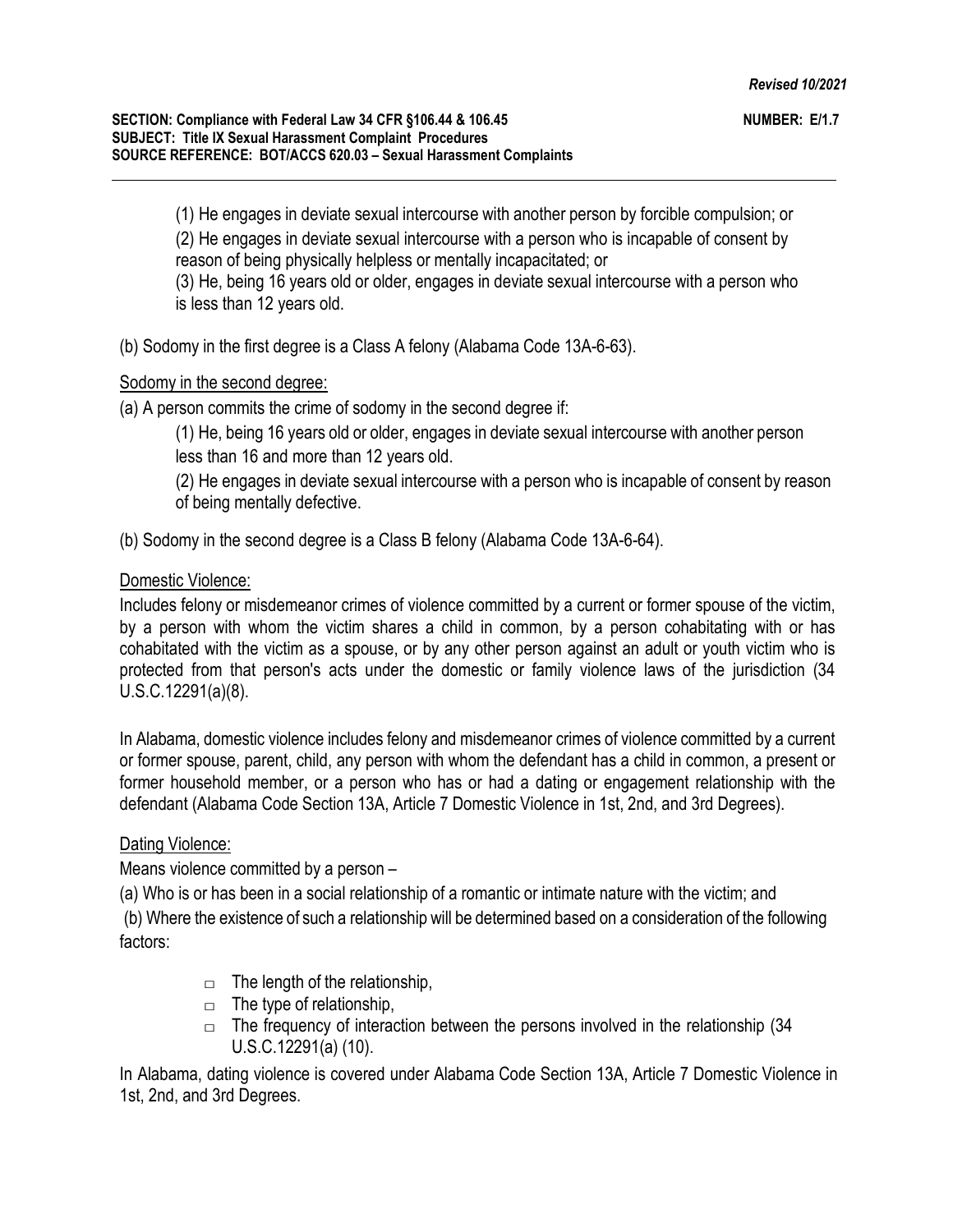#### Stalking:

Means engaging in a course of conduct directed at a specific person that would cause a reasonable person to a) fear for his or her safety or the safety of others; or b) suffer substantial emotional distress 34 U.S.C.12291(a)(30).

In Alabama, stalking is when a person intentionally and repeatedly follows or harasses another person and who makes a threat, either expressed or implied, with the intent to place that person in reasonable fear of death or serious bodily harm (13A-6-90 Stalking in the first degree) or a person who, acting with an improper purpose, intentionally and repeatedly follows, harasses, telephones, or initiates communication, verbally, electronically, or otherwise, with another person, any member of the other person's immediate family, or any third party with whom the other person is acquainted, and causes material harm to the mental or emotional health of the other person, or causes such person to reasonably fear that his or her employment, business, or career is threatened, and the perpetrator was previously informed to cease that conduct (Section 13A-6-91 Stalking in the second degree).

#### Sexual assault:

Means an offense classified as a forcible or nonforcible sex offense under the uniform crime reporting systems of the Federal Bureau of Investigation 20 U.S.C.1092 (f)(6)(A)(v).

#### **Victims Option to Report**

Students and employees who are victims of crime including rape, acquaintance rape, domestic violence, dating violence, sexual assault, or stalking, are encouraged by the College to report but do have the option not to report the incident to campus law enforcement, or local law enforcement. In those cases, the victim may still seek assistance confidentially from Crisis Services of North Alabama or any other victim service agency of their choosing.

#### **FORMAL COMPLAINT PROCESS**

#### **A. INITIAL STEPS**

Any student or employee of the College or applicant for employment or admission who has a complaint against a student or a member of the College faculty, staff, or administration concerning sexual harassment (Title IX of the Educational Amendments of 1972) or has knowledge of any conduct constituting sexual harassment in an educational program or activity of the College or which occurred on property owned by the College or controlled by the College should report the complaint to the campus Title IX Coordinator [link to Title IX webpage]. An educational program or activity of the College includes, but is not limited to locations, events or circumstances over which the College exercised substantial control over both the respondent and the context in which the sexual harassment occurs, and also includes buildings owned or controlled by a student organization that is officially recognized by the College.

#### **B. REPORTING A COMPLAINT**

Any individual may report sexual harassment incident to Title IX Coordinator in person, by email, by telephone, or in writing. The report must include the names of the Complainant(s) and Respondent(s),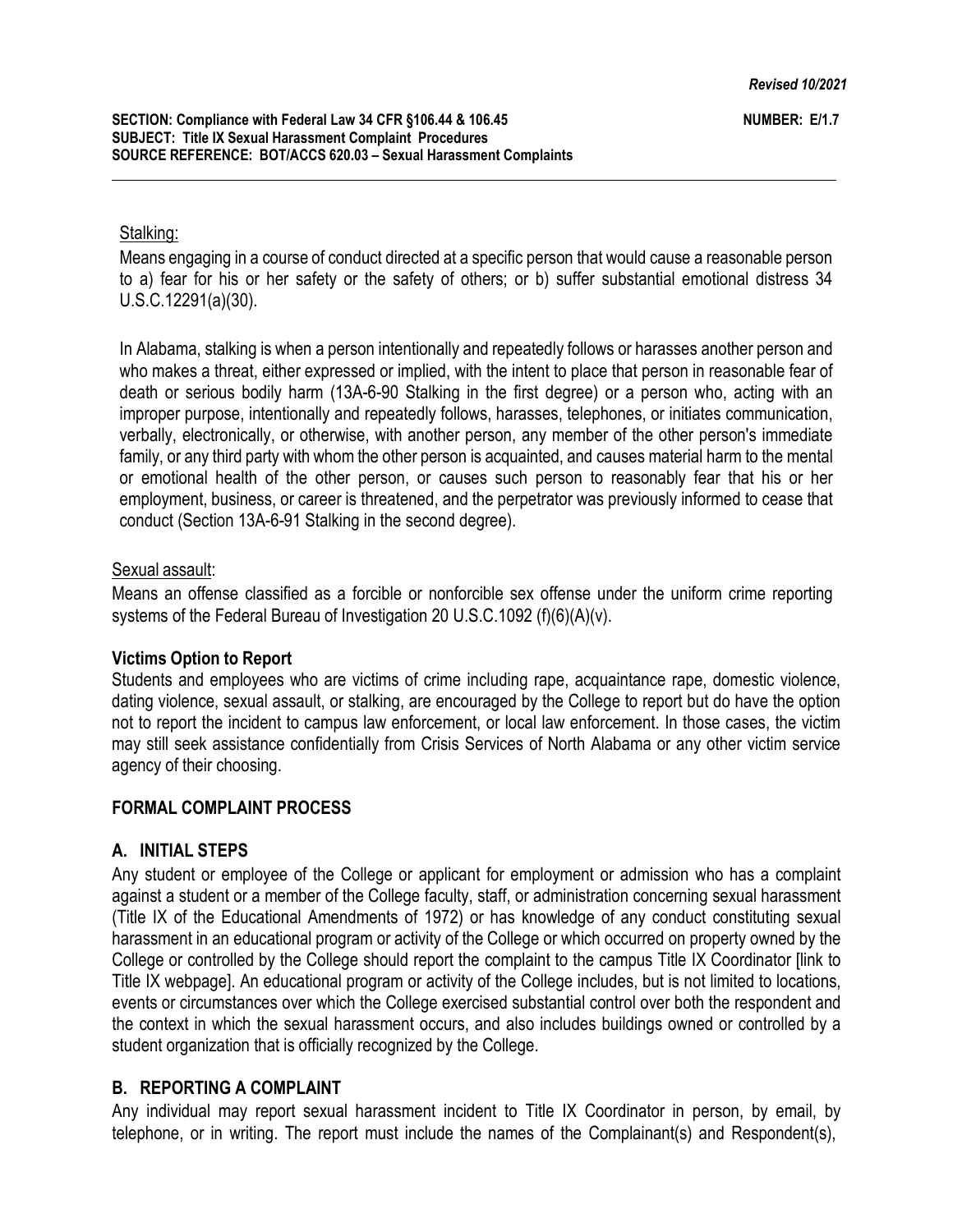approximate date of incident, facts of the incident, and contact information for the person submitting the complaint.

The Title IX Coordinator will respond in writing to the person submitting the complaint as soon as practicable, but not exceeding five (5) business days. If the person submitting the complaint is not the Complainant, the Title IX Coordinator will also contact the Complainant within five (5) business days.

If after a discussion with the Complainant, the Title IX Coordinator determines that the complaint does not qualify as a Title IX Complaint, the Title IX Coordinator will notify the Complainant in writing and may redirect the Complaint to the appropriate committee.

If after a discussion between the Complainant and the Title IX Coordinator, the Title IX Coordinator determines that the complaint meets the criteria of a Title IX Complaint and the Complainant requests to file a formal complaint, the Title IX Coordinator will initiate the formal complaint process.

### **C. SUPPORTIVE MEASURES**

Supportive measures means non-disciplinary, non-punitive individualized services offered as appropriate, as reasonably available, and without fee or charge to the complainant or the respondent before or after the filing of a formal complaint or where no formal complaint has been filed. Such measures are designed to restore or preserve equal access to the College's education program or activity without unreasonably burdening the other party, including measures designed to protect the safety of all parties or the College's educational environment, or deter sexual harassment. Supportive measures may include counseling, extensions of deadlines or other course-related adjustments, modifications of work or class schedules, campus escort services, mutual restrictions on contact between the parties, changes in work or housing locations, leaves of absence, increased security and monitoring of certain areas of the campus, and other similar measures. The College must maintain as confidential any supportive measures provided to the complainant or respondent, to the extent that maintaining such confidentiality would not impair the ability of the College to provide the supportive measures. The Title IX Coordinator is responsible for coordinating the effective implementation of supportive measures.

Supportive measures will be offered to the Complainant within five (5) business days of receipt of the complaint.

Supportive measures will be offered to the Respondent simultaneously with the Notice of Allegations**.**

# **D. STANDARD OF EVIDENCE FOR DETERMINING RESPONSIBILITY**

For the purposes of College Title IX procedures, the College will use a "preponderance of evidence" standard for determining responsibility. Preponderance of the Evidence means evidence which is of greater weight or more convincing than the evidence which is offered in opposition to it; that is evidence which as a whole shows that the fact sought to be proved is more probable than not.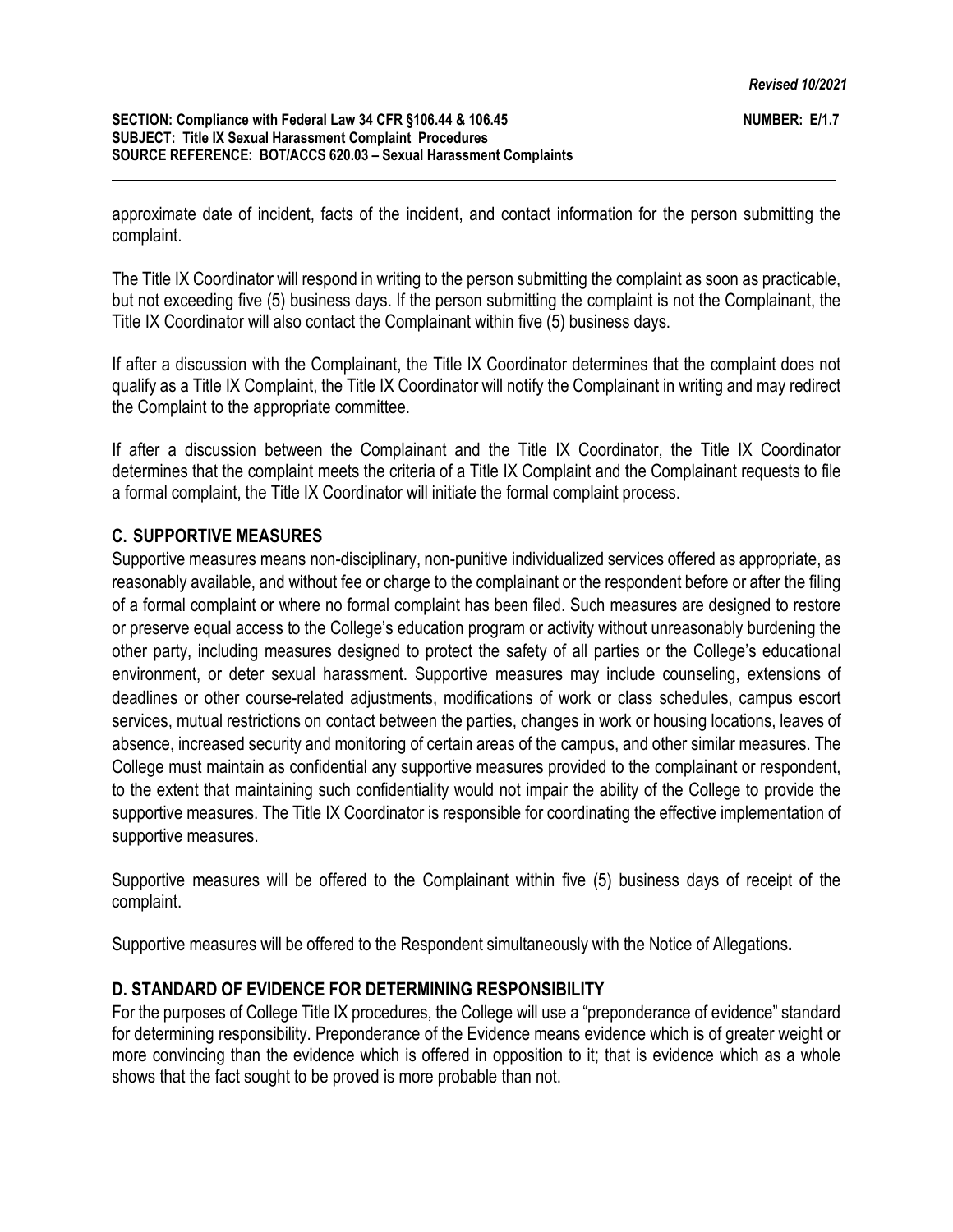# **E. FORMAL COMPLAINT PROCESS**

A formal complaint must be submitted in electronic (email) or written format to the Title IX Coordinator and must be signed by the Complainant. In the event that under the circumstances a formal complaint should be pursued notwithstanding a Complainant's desire not to file a formal complaint, the Title IX Coordinator may sign the complaint. The complaint must include the following:

- the date of the original complaint,
- names of Complainant and Respondent,
- facts and description of the complaint, and
- the request to investigate complaint.

A Complainant must be participating in or attempting to participate in a College sponsored program or activity at the time the complaint is filed.

# **F. DIMISSAL OF FORMAL COMPLAINT**

The College may dismiss a formal complaint or allegations therein if:

- the Complainant informs the Title IX Coordinator in writing that the Complainant desires to withdraw the formal complaint or allegations therein,
- the Respondent is no longer enrolled or employed by the school, or
- specific circumstances prevent the school from gathering sufficient evidence to reach a determination.

The College must dismiss a formal complaint or allegations therein if:

- the allegations do not meet the definitions of sexual harassment
- the alleged conduct did not occur within the United States, or
- the alleged conduct did not occur within a College sponsored program or activity.

If the College determines the formal complaint or allegations therein will be dismissed, the Title IX Coordinator will provide written notice to both parties of the dismissal of allegations, and the reason for dismissal within five (5) business days of the decision to dismiss the complaint.

# **G. NOTICE OF ALLEGATIONS**

The Title IX Coordinator will provide simultaneous written notice of allegations, including sufficient details, and intent to investigate to the Complainant and Respondent no later than ten (10) calendar days after receipt of the formal complaint. The Title IX Coordinator will also provide both parties with the formal complaint, grievance and appeal process, possible sanctions and remedies, and availability of advisors. The written notice shall include a statement that the respondent is presumed not responsible for the alleged conduct, that the parties and their advisors may review and inspect evidence, and advise the parties of the provisions of the College Code of Conduct relating to making false statements or submitting false information during the grievance process.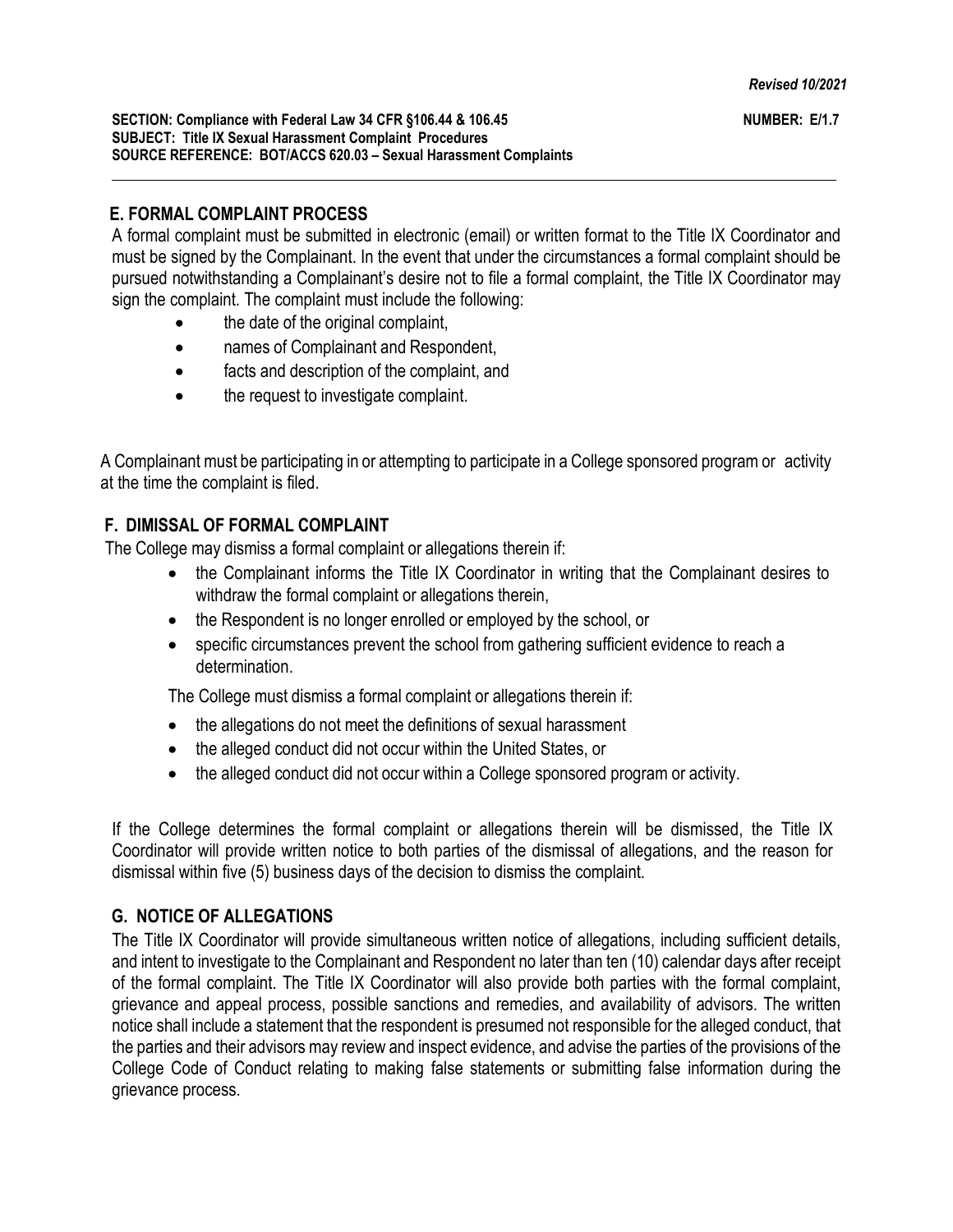The Title IX Coordinator will additionally notify the Title IX investigator of the pending investigation and provide a copy of the formal complaint.

## **H. ADVISORS**

In addition to providing the Complainant and Respondent with written notice of allegations and intent to investigate, the Title IX Coordinator will inform the parties of the availability of advisors. Both parties shall have the right to retain, at the respective party's own cost, the assistance of legal counsel or other personal representative advisor. In the alternative, either or both parties may also request an advisor provided by the College.

Only an advisor may conduct cross-examination during the live hearing. Neither party may dismiss a College appointed advisor.

### **I. INVESTIGATION PROCEDURE**

The Title IX investigator is responsible for conducting an investigation of the submitted formal complaint. The Title IX investigator will have received Title IX investigator training within the current academic year.

The burden of proof and the burden of gathering evidence sufficient to reach a determination regarding responsibility rest on the College and not on the parties.

The Title IX investigator will notify the Complaint and Respondent in writing of the intent to investigate within five (5) business days of receipt of the formal complaint and will commence interviews within ten (10) business days or receipt of the formal complaint. The Title IX investigator will notify the Complainant and Respondent and their respective advisors in writing of all individuals the investigator intends to interview.

Either party may identify other witnesses with relevant information for interview or other evidence for review by the investigator.

The Title IX investigator will conduct a factual investigation of the formal complaint and shall research applicable statutes, regulations, and/or policies, if any. The Title IX investigator will notify any interviewees in writing of the intent to interview. Interviewees will have at least five (5) business days' notice of an interview. Notice will include the participants, date, place, purpose, and time of the interview.

The College will provide an equal opportunity for the parties to present witnesses, including fact and expert witnesses, and other inculpatory (tending to establish fault or guilt) and exculpatory (clearing or tending to clear from alleged fault or guilt) evidence. Creditability determinations may not be based on a person's status as a complainant, respondent or witness.

The College will provide the parties with the same opportunities to have others present during any grievance proceeding, including the opportunity to be accompanied to any related meeting or proceeding by the advisor of their choice, who may be, but is not required to be, an attorney, and not limit the choice or presence of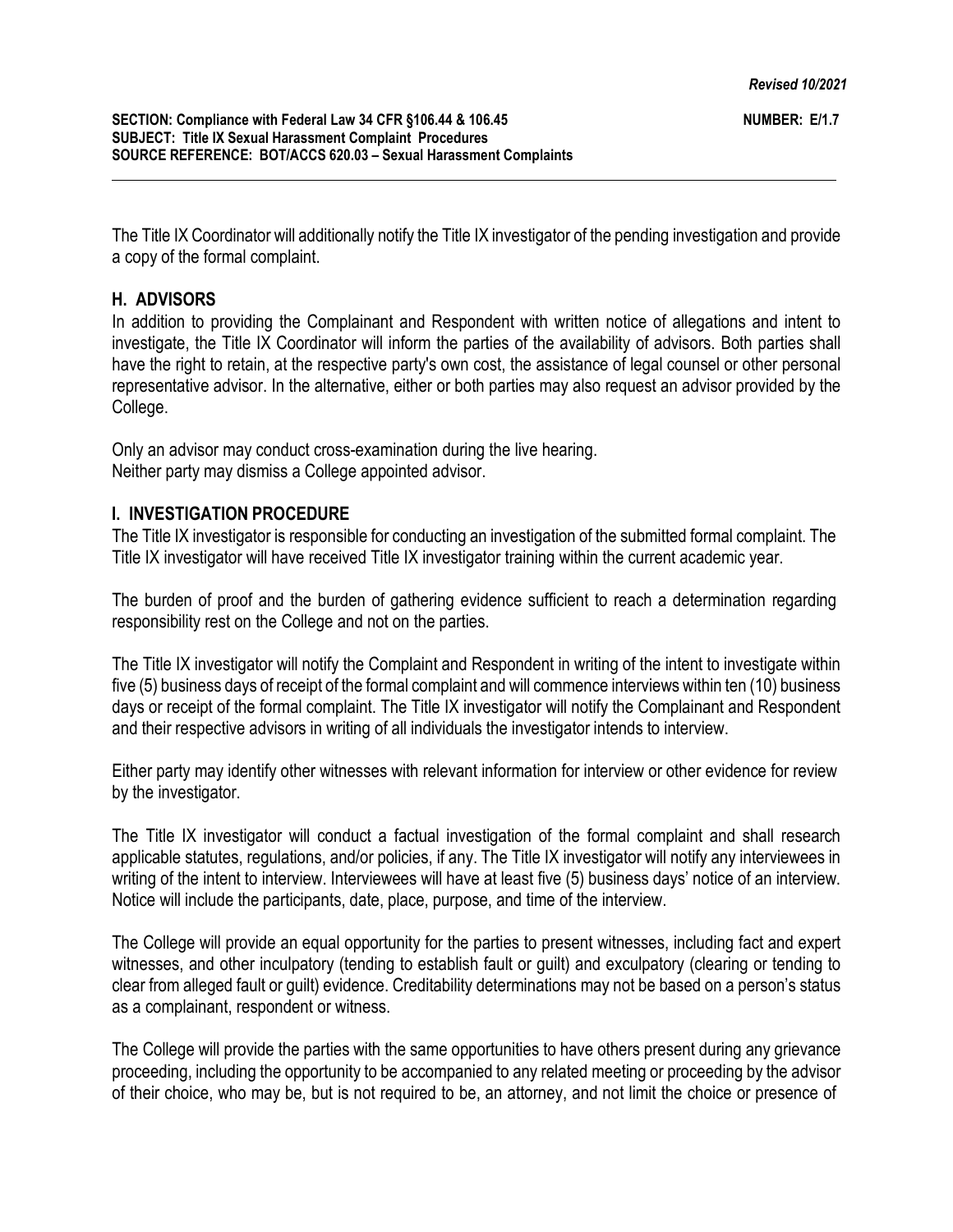#### **SECTION: Compliance with Federal Law 34 CFR §106.44 & 106.45 SUBJECT: Title IX Sexual Harassment Complaint Procedures SOURCE REFERENCE: BOT/ACCS 620.03 – Sexual Harassment Complaints**

advisor for either the complainant or respondent in any meeting or grievance proceeding; however, the College may establish restrictions regarding the extent to which the advisor may participate in proceedings, as long as the restrictions apply equally to both parties.

The College will provide both parties an equal opportunity to inspect and review any evidence obtained as part of the investigation that is directly related to the allegations raised in a formal complaint, including the evidence upon which the College does not intend to rely in reaching a determination regarding responsibility and inculpatory or exculpatory evidence whether obtained from a party or other source, so that each party can meaningfully respond to the evidence prior to conclusion of the investigation.

The College will make all such evidence subject to the parties' inspection and review available at any hearing to give each party equal access opportunity to refer to such evidence during the hearing, including for purposes of cross-examination.

Prior to the completion of the investigative report, the Title IX investigator will submit all reviewed evidence to the Title IX Coordinator.

The Title IX Coordinator will provide copies of all evidence reviewed during the investigation to the Complainant, Respondent, and their respective advisors. All parties will have ten (10) business days to review the evidence and respond in writing to the Title IX Coordinator.

Subsequent to the ten (10) business day review period, the Title IX Coordinator will direct any responses from the Complainant, Respondent, or their respective advisors to the Title IX Investigator for additional review. The Title IX Investigator will submit a final report and the reviewed evidence to the Title IX Coordinator. At least 10 days prior to the live hearing, the Title IX Coordinator will simultaneously provide the Complainant, Respondent, their respective advisors, with the final report and all reviewed evidence for their review and written response. The President will select a Hearing Officer to conduct the live hearing. The Hearing Officer shall be provided a copy of the investigative report and reviewed evidence.

# **J. LIVE HEARING PROCEDURE**

Upon receipt of the final investigative report, the Hearing Officer will convene a Decision Maker panel and schedule a live hearing. The panel will consist of three (3) individuals selected by the Hearing Officer who have completed Decision Maker training during the current academic year. The Hearing Officer will designate one of the Decision Makers as Primary Decision Maker. Hearing Officer will notify the Complainant, Respondent, their respective advisors, Title IX Coordinator, Title IX Investigator, witnesses named in the final report, and the Decision Makers of the live hearing date within five (5) business days of receipt of the final investigative report. The live hearing date must provide the Complainant, Respondent, and their respective advisors with no less than ten (10) business days to review the final investigative report and all supporting evidence. (NOTE: A hearing officer may be utilize in addition to the Hearing Decision Maker(s).)

The hearing must be a live, recorded hearing with the opportunity for both advisors to conduct crossexaminations. The hearing shall be recorded by either a court reporter or on audio or video tape or by other electronic recording medium. In addition, all items offered into evidence by the parties, whether admitted into evidence or not, shall be marked and preserved as part of the hearing record.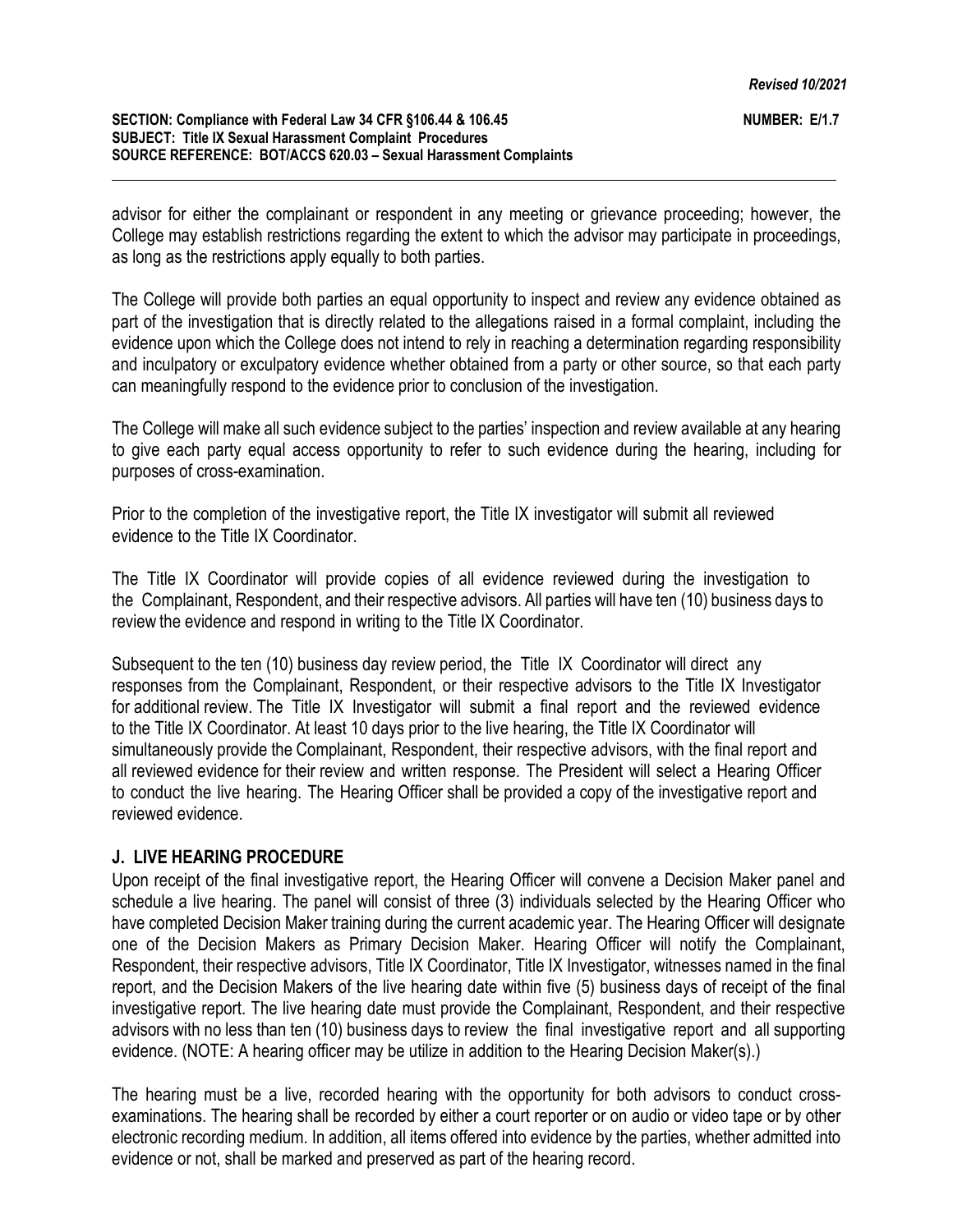#### **SECTION: Compliance with Federal Law 34 CFR §106.44 & 106.45 SUBJECT: Title IX Sexual Harassment Complaint Procedures SOURCE REFERENCE: BOT/ACCS 620.03 – Sexual Harassment Complaints**

Upon request, the Complainant and Respondent may participate in the hearing via on-campus video conferencing provided that all parties, including the Decision Making Panel, are able to see and hear the party or witness answering questions in real-time.

The Hearing Officer, Decision Makers, Complainant, Respondent, and their respective advisors will attend the hearing. The Title IX investigator, Title IX Coordinator and witnesses will be called to provide testimony if requested by the Decision Makers, parties or their respective advisors.

If a party does not have an advisor present at the live hearing, the College shall provide without fee or charge to that party, an advisor of the College's choice, who may be, but is not required to be an attorney. The hearing process will consist of:

- Opening statement by Hearing Officer
- Review of hearing procedures, formal complaint and notice of allegations by Hearing Officer
- Review of potential hearing outcomes and sanctions by Hearing Officer
- Complainant Testimony
- Cross-examination of Complainant by Respondent advisor
- Testimony of Witnesses of Complainant
- Cross-examination of Complainant Witnesses by Respondent advisor
- Respondent Testimony
- Cross-examination of Respondent by Complainant advisor
- Witnesses of Respondent Testimonies
- Cross-examination of Respondent Witnesses by Complainant advisor
- Decision Maker inquiries
- Review of appeal process by Hearing Officer
- Closing statement by Hearing Officer
- Dismissal of parties
- Decision Maker deliberations

At the hearing, the Hearing Officer shall read the hearing procedures, notice of allegations, formal complaint, potential hearing outcomes, and potential sanctions. After the Hearing Officer concludes opening statements, the Complainant shall have the opportunity to present such oral testimony and offer such other supporting evidence as deemed relevant to the formal complaint. Subsequent to Complainant testimony, the Respondent advisor may conduct cross-examination. The Decision Makers may question the Complainant after the cross-examination.

The Complainant may call witnesses to provide testimony as deemed appropriate to the formal complaint. The Respondent advisor may conduct cross-examination of the witnesses. The Decision Makers may question the witnesses after the cross-examination.

The Respondent shall then be given the opportunity to present such testimony and offer such other evidence as deemed relevant to the Respondent's defense against the formal complaint. Subsequent to Respondent testimony, the Complainant advisor may conduct cross-examination. The Decision Makers may question the Respondent after the cross-examination.

The Respondent may call witnesses to provide testimony as deemed appropriate to the formal complaint.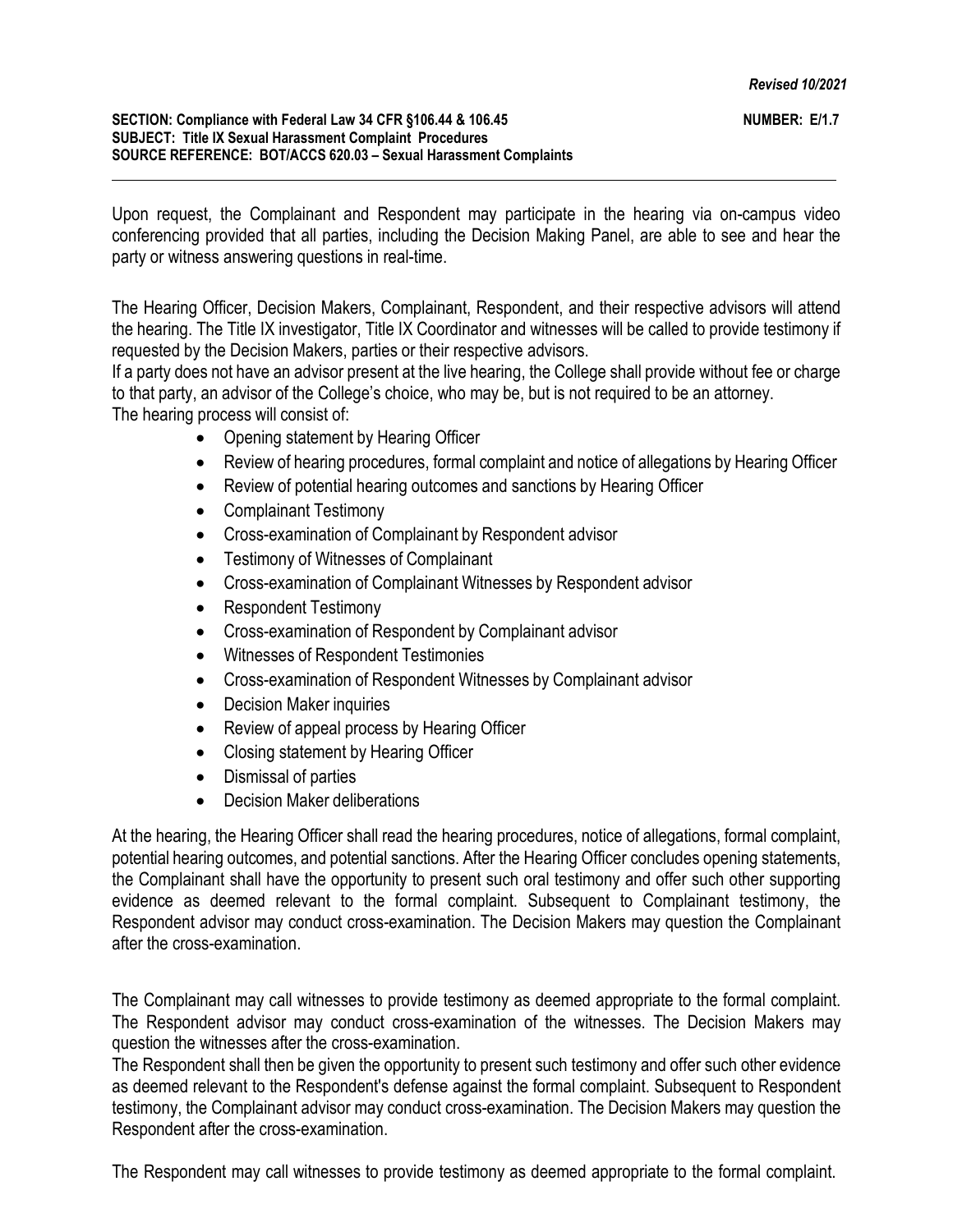The Complainant advisor may conduct cross-examination of the witnesses. The Decision Makers may question the witnesses after the cross-examination.

Only relevant cross-examination and other questions may be asked of a party or witness.

During cross-examination, the advisor will pose each question orally to the Primary Decision Maker. The Primary Decision Maker will determine if the Complainant, Respondent, or witnesses may respond to the question. If the Primary Decision Maker chair determines that the question is not relevant, the Primary Decision Maker will explain the rationale for dismissing the question. Rape shield protection is provided for Complainants which deems irrelevant questions and evidence about a Complainant's prior sexual behavior unless offered to prove that someone other than the Respondent committed the alleged misconduct or if the questions and evidence concern specific incidents of Complainant's prior sexual behavior with respect to the Respondent and offered to prove consent.

Decision makers cannot draw an inference about the determination regarding responsibility based solely on a party or witness's absence from the live hearing or refusal to answer cross-examination or other questions.

Upon conclusion of the presentation of the evidence and cross-examinations, the Hearing Officer shall read the appeal process and closing statements. The Complainant, Respondent, their respective advisors and all witnesses shall be dismissed.

The Decision Makers will deliberate to determine if the Respondent is deemed responsible and submit a written hearing report which contains:

- identification of the allegations potentially constituting sexual harassment;
- a description of the procedural steps taken from the receipt of the formal complaint through determination, including any notifications to the parties, interviews with parties and witnesses, site visits, methods used to gather other evidence, and hearings held;
- findings of fact supporting the determination;
- conclusions regarding the application of the College's code of conduct to the facts;
- a statement of, and rationale for, the result as to each allegation, including a determination regarding responsibility, any disciplinary sanctions the College imposes on the respondent, and whether remedies designed to restore or preserve equal access to the College's education program or activity will be provided by the College to the complainant; and
- the College's procedures and permissible bases for the complainant and respondent to appeal.

The Primary Decision Maker will submit the hearing report to the Hearing Officer within ten (10) business days of the live hearing.

The Hearing Officer will submit the hearing report simultaneously to the Title IX Coordinator, Complainant, Respondent, and their respective advisors within three (3) business days of receipt of the hearing report. The College must provide the written determination to the parties simultaneously. The determination regarding responsibility becomes final either on the date that the College provides the parties with the written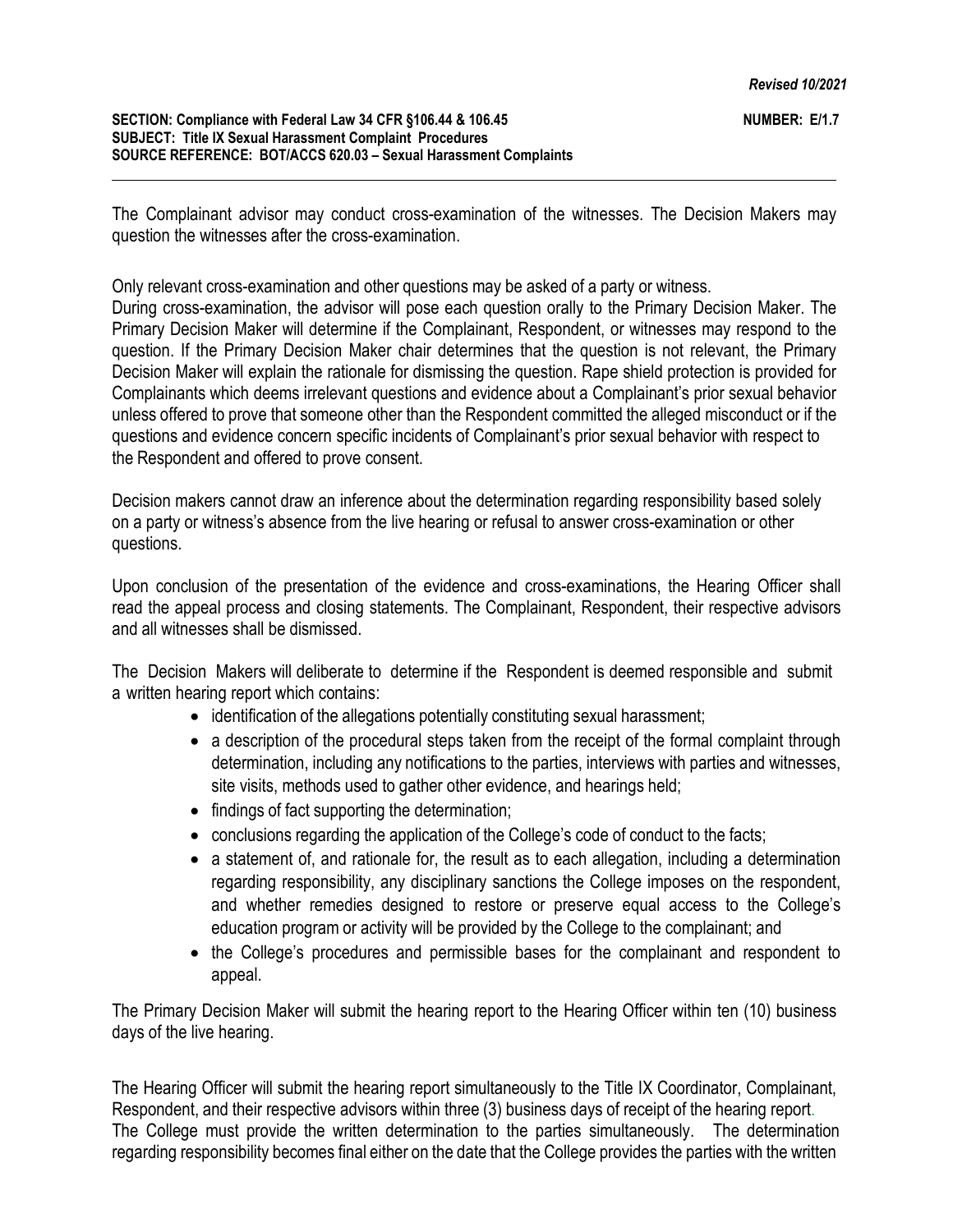determination of the result of the appeal, if an appeal is filed, or if an appeal is not filed, the date on which an appeal would no longer be considered timely.

The Title IX Coordinator will retain the recording of the hearing, the hearing report, the investigative report, and all evidence obtained during the investigation and all evidence offered at the hearing.

# **K. APPEAL PROCEDURE**

Appeals of a determination regarding responsibility and from the College's dismissal of a formal complaint or any allegations therein are available to both parties on the following grounds: (1) procedural irregularity that affected the outcome of the matter; (2) new evidence that was not reasonably available at the time the decision regarding responsibility or dismissal was made, that could affect the outcome; and/or (3) the Title IX Coordinator, Investigator, or a Decision Maker had a conflict of interest or bias that affected the outcome.

The President of Gadsden State Community College or his/her designee shall be the appeal authority in upholding, rejecting, or modifying the recommendations of the Decision Maker Panel. The President or his/her designee shall not be bound in any manner by the recommendation(s) of the Decision Maker Panel, but shall take it (them) into consideration in rendering his/her decision.

Either party may file a written request with President requesting that the President review the decision of the Decision Maker Panel. The written request must be filed within ten (10) business days following the party's receipt of the hearing report. If the appeal is not filed by the close of business on the tenth (10<sup>th</sup>) business day following the party's receipt of the report, the party's opportunity to appeal shall have been waived.

As to all appeals, the College will:

- notify the other party in writing when an appeal is filed and implement appeal procedures equally for both parties;
- ensure that the decision-maker(s) for the appeal is not the same person as the decisionmaker(s) that reached the determination regarding responsibility or dismissal, the investigator(s), or the Title IX Coordinator.
- ensure the decision-maker(s) for the appeal complies with the standards set for in 34 C.F.R. § 160.45(b)(iii);
- give both parties a reasonable, equal opportunity to submit a written statement in support of, or challenging, the outcome;
- issue a written decision describing the result of the appeal and the rationale for the result; and
- provide the written decision simultaneously to both parties.

A decision on a party's appeal shall be rendered within 30 calendar days of the initiation of the appeals process. The time for decision may be extended for exigent circumstance or as may be otherwise agreed by the parties.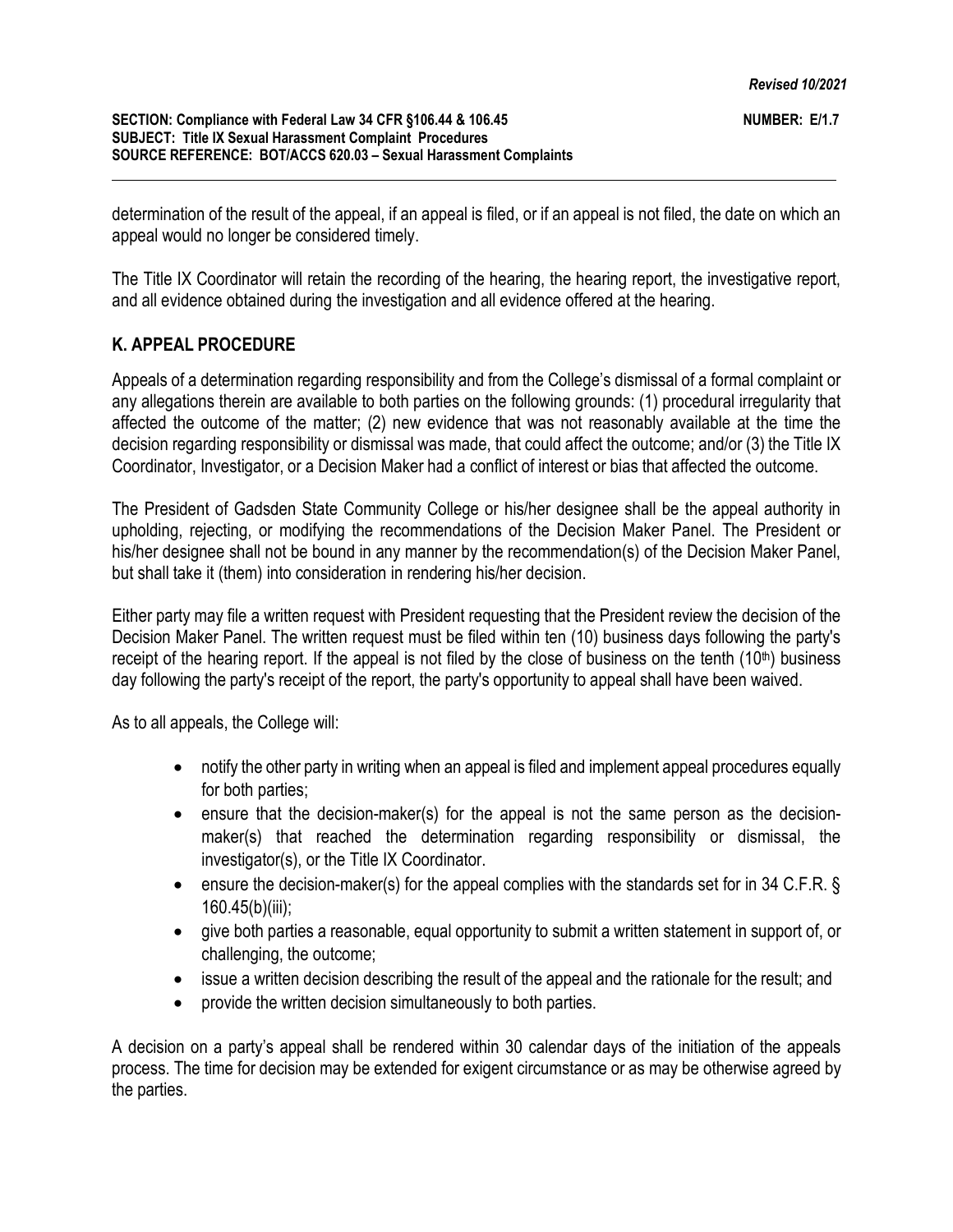If the Respondent is also an employee of the College, the individual may also file a claim with the Equal Employment Opportunity Commission within 180 days of the alleged discriminatory act.

Informal Resolution. The College may not require as a condition of enrollment or continuing enrollment, or employment or continuing employment, or enjoyment of any other right, waiver of the right to an investigation and adjudication of formal complaints of sexual harassment consistent with this section. Similarly, the College may not require the parties to participate in an informal resolution process under this section and may not offer an informal resolution process unless a formal complaint is filed. However, at any time prior to reaching a determination regarding responsibility the College may facilitate an informal resolution process, such as mediation, that does not involve a full investigation and adjudication, provided that the College does the following:

- (i) provides to the parties a written notice disclosing: the allegations, the requirements of the informal resolution process including the circumstances under which it precludes the parties from resuming a formal complaint arising from the same allegations, provided, however, that at any time prior to agreeing to a resolution, any party has the right to withdraw from the informal resolution process and resume the grievance process with respect to the formal complaint, and any consequences resulting from participating in the informal resolution process, including the records that will be maintained or could be shared;
- (ii) obtains the parties' voluntary, written consent to the informal resolution process; and
- (iii) does not offer or facilitate an informal resolution process to resolve allegations that an employee sexually harassed a student.

# **L. RETALIATION PROHIBITED.**

Neither the College nor other person may intimidate, threaten, coerce, or discriminate against any individual for the purpose interfering with any right or privilege secured by Title IX, or because the individual has made a report or complaint, testified, assisted, or participated in any manner an investigation, proceeding, or hearing conducted under this policy. Complaints alleging retaliation may be filed according to the grievance procedures included in the formal complaint process. The College shall keep confidential the identity of any individual who has made a report or filed a formal complaint of sexual harassment, any complainant, any individual who has been reported to be the perpetrator of sex discrimination, any respondent, and any witness except as may be permitted by FERPA statute, 20 U.S.C. 1232g or FERPA regulations, 34 CFR part 99, or as required by law, or to carry out the purposes of 34 CFR part 106, including the conduct of any investigation, hearing, or judicial proceeding arising thereunder.

# **SANCTIONS**

**Range of Possible Sanctions** – On final determination of responsibility the following sanctions may be imposed against a respondent:

# **For Students:**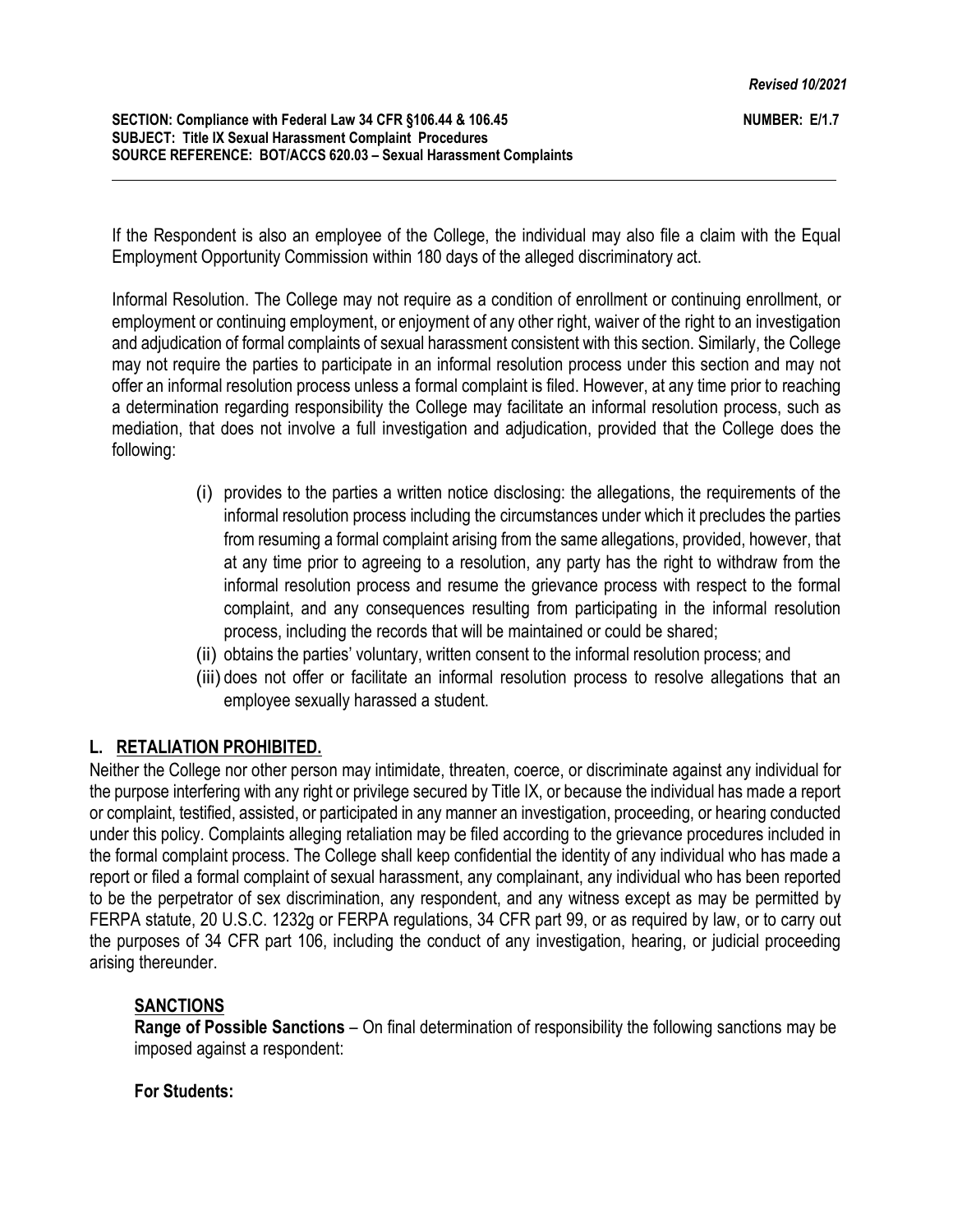**1. Warning** - a statement to the offender that he/she has violated College regulations and that he/she will be subject to more stringent disciplinary action in the event of a future violation.

**2. Disciplinary Probation** - a statement to the offender that he/she has violated College regulations and is being placed on disciplinary probation for a specified period of time with the stipulation that any form of non-academic misconduct by the offender during this period may result in immediate suspension and possible expulsion of the offender.

**3. No Trespass** - a requirement indicating that the student may not participate in or be present at a particular event or location on campus or may be banned from the entire campus and sites for a specified length of time.

**4. Suspension** - exclusion of the offender from all College activities, including classes and extracurricular functions for a specified period of time, not to exceed one calendar year.

**5. Expulsion** - termination of the offender's status as a student at GSCC.

**6. Probation at the Residence Hall** - If the non-academic misconduct involves the violation of one or more residence hall rules, the resident may be placed on probation for a specified length of time. Any further violation of policy may result in expulsion from the residence hall.

**7. Expulsion from the Residence Hall** - If the non-academic misconduct involves the violation of one or more residence hall rules or repeat violations, the resident may be expelled from the residence hall.

The President will be consulted concerning all cases prior to suspension or no trespass of a student from the College.

# **For Employees**:

Progressive discipline pursuant to The Students First Act up to termination of employment.

#### **For Individuals other than employees or student:**

**1. Warning** - a statement to the offender that he/she has violated College regulations and that he/she will be subject to more stringent disciplinary action in the event of a future violation.

**2. No Trespass -** a requirement indicating that they may not participate in or be present at a particular event or location on campus or may be banned from the entire campus and sites for a specified length of time.

At any time in the grievance process the College may impose a temporary delay or limited extension of time frames for good cause with written notice to the complainant and the respondent of the delay or extension and the reasons for the action. Good cause may include considerations such as the absence of a party, a party's advisor, or a witness, concurrent law enforcement activity, or the need for language